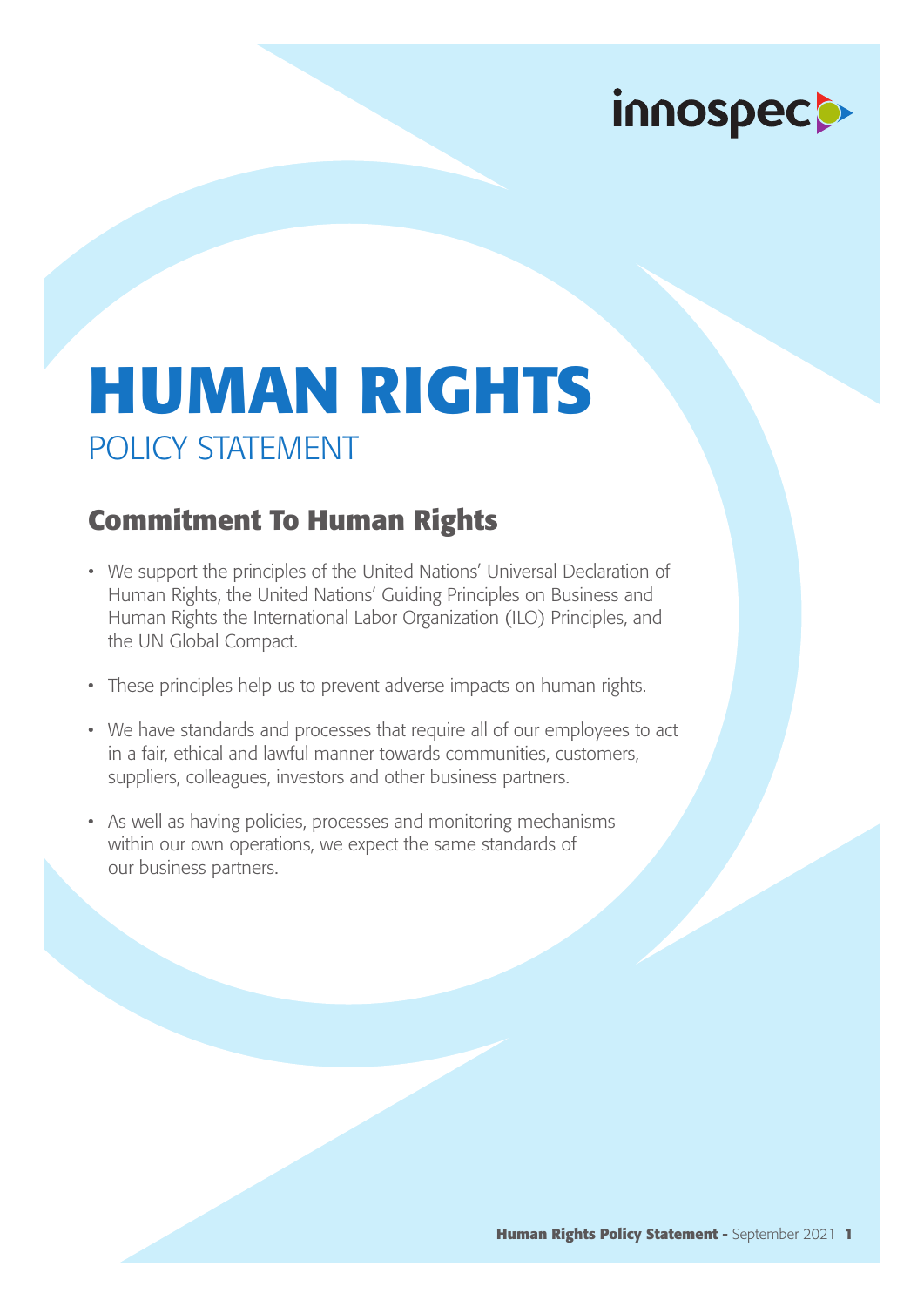### **Innospec Operations**

#### **Working Conditions**

- We aim to create a working environment which allows everyone to perform at their very best, to innovate and create new products and processes and have access to training and development opportunities.
- We provide fair and equal compensation packages and benefits to all employees which are reflective of the nature and status of the role.
- We respect the right to vacation time and comply with all applicable laws and regulations relating to minimum wage and working hours.
- Employees are encouraged to take on new challenges which can lead to development and career advancement opportunities.
- Innospec operate transparent recruitment processes appropriate to the location that are clearly and formally communicated to all candidates.

#### **Diversity, Discrimination & Harassment**

- Our policy is that no one in Innospec will be favored or disadvantaged because of characteristics such as race, ethnic origin, age, disability, religion, gender (including identity or expression), family status (including pregnancy), sexual orientation, physical characteristics, social origin or trade union membership.
- Where work is of equivalent nature and value, and taking account of location, we provide equal compensation for comparable work.
- We expect all employees to be treated fairly and with respect and dignity. No worker is to be subjected to any physical, sexual, psychological, verbal harassment or abuse or other form of intimidation.

#### **Freedom of Association**

- Our employees are free to join organizations of their choice that represent them. These organizations may engage in collective bargaining according to the applicable legal regulations.
- We are committed to an open and constructive dialogue with our employees and their representatives.

#### **Health, Safety & Security**

- Everyone deserves to be safe at work and to return home safe and well. We provide our employees with a safe, clean and healthy working environment.
- We comply with all applicable law, regulations and rules relating to safety, health and the environment to prevent injury, ill health, damage and loss arising from our operations.
- Innospec has processes to promote high standards in safety, health and environmental protection. Our standards are consistent across all of our global operations delivered by our policies, procedures and safety programs such as our 'Journey to Zero Harm'.
- We take appropriate steps to ensure that our sites and operations are secure, our employees are protected and our information security processes minimize the risk of disruption to the business and to our customers. We provide training and awareness to support these objectives.

#### **Acquisitions**

- Innospec's due diligence process includes an assessment of the key elements of this policy in relation to any acquisition target, prior to proceeding with the transaction.
- In the event that the transaction is completed, any acquired company would operate within this policy.